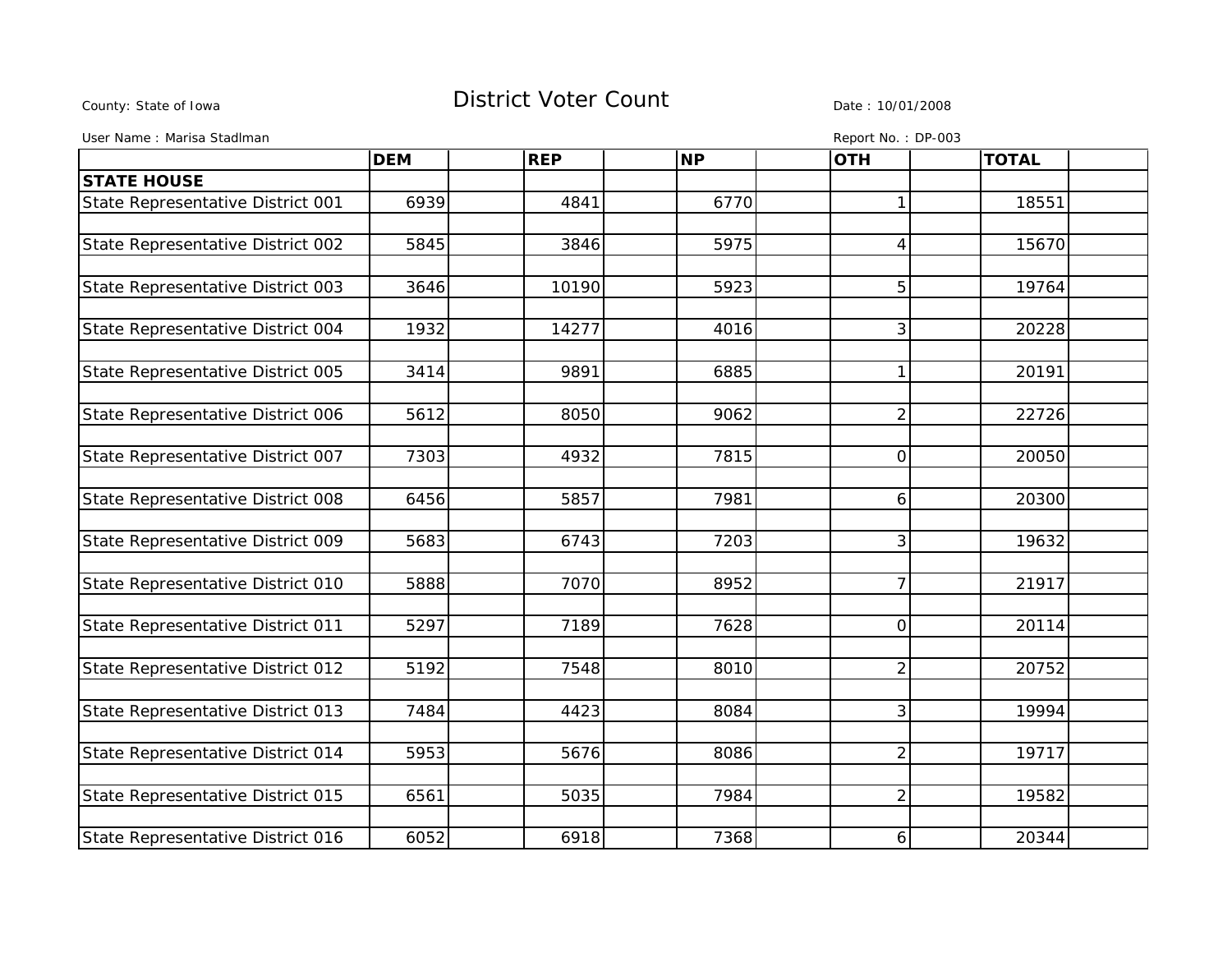|                                   | <b>DEM</b> | <b>REP</b> | <b>NP</b> | <b>OTH</b>               | <b>TOTAL</b> | Page 2 |
|-----------------------------------|------------|------------|-----------|--------------------------|--------------|--------|
| State Representative District 017 | 4986       | 7883       | 8020      | $\mathbf{1}$             | 20890        |        |
|                                   |            |            |           |                          |              |        |
| State Representative District 018 | 5553       | 5822       | 8275      | $\overline{\mathcal{A}}$ | 19654        |        |
|                                   |            |            |           |                          |              |        |
| State Representative District 019 | 6267       | 5551       | 7326      | 12                       | 19156        |        |
|                                   |            |            |           |                          |              |        |
| State Representative District 020 | 6793       | 6790       | 8586      | $\overline{7}$           | 22176        |        |
|                                   |            |            |           |                          |              |        |
| State Representative District 021 | 6598       | 4333       | 6888      | 3                        | 17822        |        |
|                                   |            |            |           |                          |              |        |
| State Representative District 022 | 9279       | 2340       | 6586      | $\overline{7}$           | 18212        |        |
|                                   |            |            |           |                          |              |        |
| State Representative District 023 | 6699       | 4609       | 8872      | 5                        | 20185        |        |
|                                   |            |            |           |                          |              |        |
| State Representative District 024 | 5833       | 5455       | 7942      | 0                        | 19230        |        |
|                                   |            |            |           |                          |              |        |
| State Representative District 025 | 9010       | 4182       | 8286      | 6                        | 21484        |        |
|                                   |            |            |           |                          |              |        |
| State Representative District 026 | 7152       | 3700       | 7765      | $\overline{2}$           | 18619        |        |
|                                   |            |            |           |                          |              |        |
| State Representative District 027 | 9261       | 3590       | 6652      | $\overline{0}$           | 19503        |        |
|                                   |            |            |           |                          |              |        |
| State Representative District 028 | 8833       | 4121       | 6957      | $\overline{2}$           | 19913        |        |
|                                   |            |            |           |                          |              |        |
| State Representative District 029 | 9311       | 5905       | 8117      | 8                        | 23341        |        |
|                                   |            |            |           |                          |              |        |
| State Representative District 030 | 12101      | 5987       | 9418      | 20                       | 27526        |        |
|                                   |            |            |           |                          |              |        |
| State Representative District 031 | 7302       | 5071       | 8750      | 3                        | 21126        |        |
|                                   | 6725       | 6340       | 8742      |                          | 21810        |        |
| State Representative District 032 |            |            |           | 3                        |              |        |
| State Representative District 033 | 8814       | 3434       | 7779      | 13                       | 20040        |        |
|                                   |            |            |           |                          |              |        |
| State Representative District 034 | 8582       | 4545       | 7677      | 3                        | 20807        |        |
|                                   |            |            |           |                          |              |        |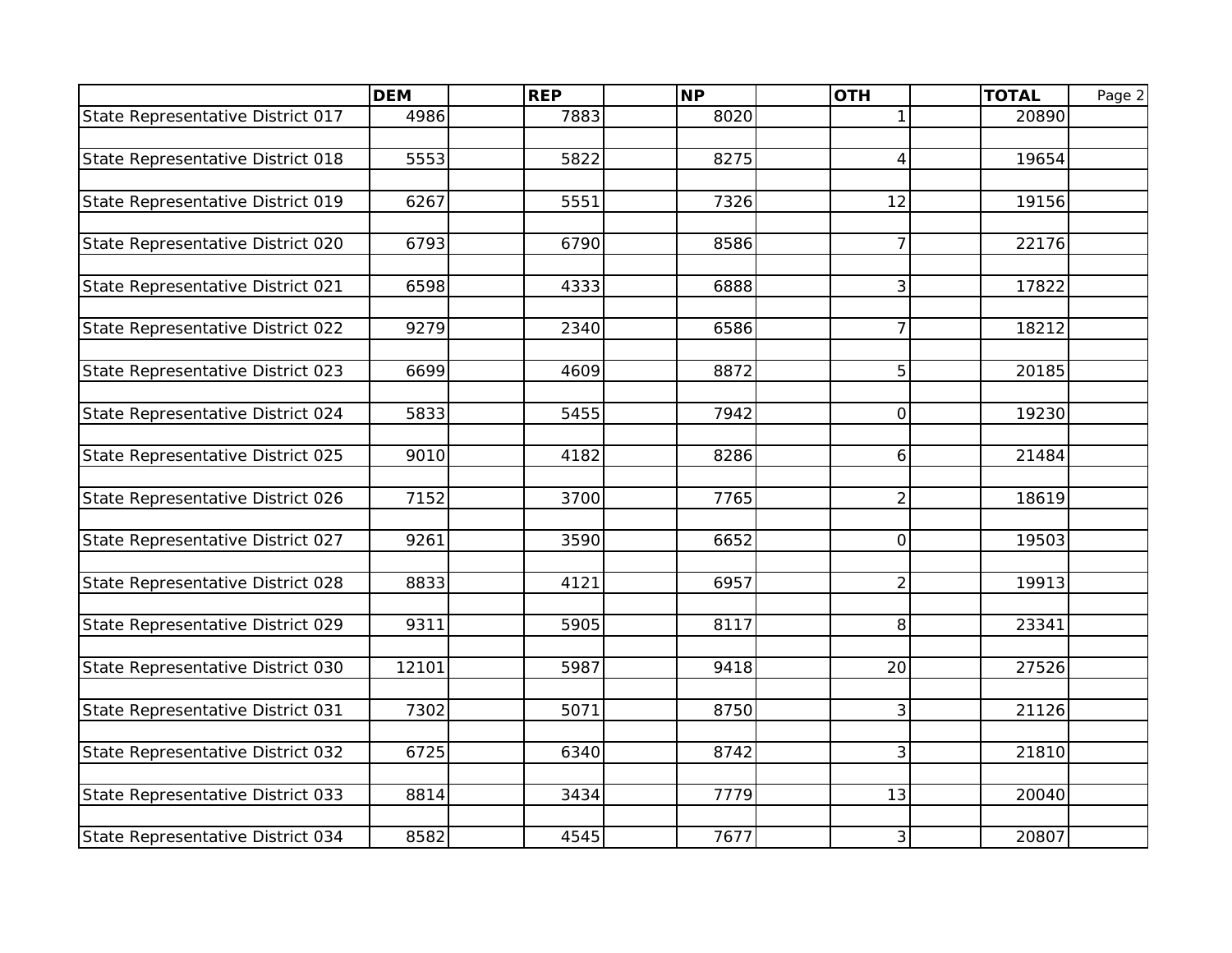| 5<br>State Representative District 035<br>7922<br>6835<br>9053<br>23815<br>$\overline{7}$<br>7776<br>7450<br>9725<br>State Representative District 036<br>24958<br>7462<br>6952<br>8<br>22512<br>State Representative District 037<br>8090<br>4909<br>6291<br>8<br>8724<br>19932<br>State Representative District 039<br>6195<br>5577<br>9019<br>20797<br>6<br>3<br>State Representative District 040<br>5407<br>7540<br>7400<br>20350<br>State Representative District 041<br>5<br>8565<br>5649<br>6476<br>20695<br>State Representative District 042<br>9411<br>6874<br>7794<br>24085<br>6<br>5725<br>7253<br>3<br>State Representative District 043<br>6561<br>19542<br>State Representative District 044<br>5577<br>6963<br>8038<br>$\mathbf{1}$<br>20579<br>State Representative District 045<br>6705<br>54<br>9248<br>12400<br>28407<br>State Representative District 046<br>17<br>25375<br>9446<br>6642<br>9270<br>11799<br>State Representative District 047<br>8865<br>12965<br>$\overline{4}$<br>33633<br>$\overline{7}$<br>State Representative District 048<br>7267<br>4979<br>7808<br>20061<br>3<br>State Representative District 049<br>7836<br>6626<br>4756<br>19221<br>State Representative District 050<br>5219<br>5952<br>7421<br>$\overline{c}$<br>18594<br>4863<br>8543<br>19976<br>State Representative District 051<br>6566<br>4 |                                   | <b>DEM</b> | <b>REP</b> | <b>NP</b> | <b>OTH</b>     | <b>TOTAL</b> | Page 3 |
|--------------------------------------------------------------------------------------------------------------------------------------------------------------------------------------------------------------------------------------------------------------------------------------------------------------------------------------------------------------------------------------------------------------------------------------------------------------------------------------------------------------------------------------------------------------------------------------------------------------------------------------------------------------------------------------------------------------------------------------------------------------------------------------------------------------------------------------------------------------------------------------------------------------------------------------------------------------------------------------------------------------------------------------------------------------------------------------------------------------------------------------------------------------------------------------------------------------------------------------------------------------------------------------------------------------------------------------------------------|-----------------------------------|------------|------------|-----------|----------------|--------------|--------|
|                                                                                                                                                                                                                                                                                                                                                                                                                                                                                                                                                                                                                                                                                                                                                                                                                                                                                                                                                                                                                                                                                                                                                                                                                                                                                                                                                        |                                   |            |            |           |                |              |        |
|                                                                                                                                                                                                                                                                                                                                                                                                                                                                                                                                                                                                                                                                                                                                                                                                                                                                                                                                                                                                                                                                                                                                                                                                                                                                                                                                                        |                                   |            |            |           |                |              |        |
|                                                                                                                                                                                                                                                                                                                                                                                                                                                                                                                                                                                                                                                                                                                                                                                                                                                                                                                                                                                                                                                                                                                                                                                                                                                                                                                                                        |                                   |            |            |           |                |              |        |
|                                                                                                                                                                                                                                                                                                                                                                                                                                                                                                                                                                                                                                                                                                                                                                                                                                                                                                                                                                                                                                                                                                                                                                                                                                                                                                                                                        |                                   |            |            |           |                |              |        |
|                                                                                                                                                                                                                                                                                                                                                                                                                                                                                                                                                                                                                                                                                                                                                                                                                                                                                                                                                                                                                                                                                                                                                                                                                                                                                                                                                        |                                   |            |            |           |                |              |        |
|                                                                                                                                                                                                                                                                                                                                                                                                                                                                                                                                                                                                                                                                                                                                                                                                                                                                                                                                                                                                                                                                                                                                                                                                                                                                                                                                                        |                                   |            |            |           |                |              |        |
|                                                                                                                                                                                                                                                                                                                                                                                                                                                                                                                                                                                                                                                                                                                                                                                                                                                                                                                                                                                                                                                                                                                                                                                                                                                                                                                                                        | State Representative District 038 |            |            |           |                |              |        |
|                                                                                                                                                                                                                                                                                                                                                                                                                                                                                                                                                                                                                                                                                                                                                                                                                                                                                                                                                                                                                                                                                                                                                                                                                                                                                                                                                        |                                   |            |            |           |                |              |        |
|                                                                                                                                                                                                                                                                                                                                                                                                                                                                                                                                                                                                                                                                                                                                                                                                                                                                                                                                                                                                                                                                                                                                                                                                                                                                                                                                                        |                                   |            |            |           |                |              |        |
|                                                                                                                                                                                                                                                                                                                                                                                                                                                                                                                                                                                                                                                                                                                                                                                                                                                                                                                                                                                                                                                                                                                                                                                                                                                                                                                                                        |                                   |            |            |           |                |              |        |
|                                                                                                                                                                                                                                                                                                                                                                                                                                                                                                                                                                                                                                                                                                                                                                                                                                                                                                                                                                                                                                                                                                                                                                                                                                                                                                                                                        |                                   |            |            |           |                |              |        |
|                                                                                                                                                                                                                                                                                                                                                                                                                                                                                                                                                                                                                                                                                                                                                                                                                                                                                                                                                                                                                                                                                                                                                                                                                                                                                                                                                        |                                   |            |            |           |                |              |        |
|                                                                                                                                                                                                                                                                                                                                                                                                                                                                                                                                                                                                                                                                                                                                                                                                                                                                                                                                                                                                                                                                                                                                                                                                                                                                                                                                                        |                                   |            |            |           |                |              |        |
|                                                                                                                                                                                                                                                                                                                                                                                                                                                                                                                                                                                                                                                                                                                                                                                                                                                                                                                                                                                                                                                                                                                                                                                                                                                                                                                                                        |                                   |            |            |           |                |              |        |
|                                                                                                                                                                                                                                                                                                                                                                                                                                                                                                                                                                                                                                                                                                                                                                                                                                                                                                                                                                                                                                                                                                                                                                                                                                                                                                                                                        |                                   |            |            |           |                |              |        |
|                                                                                                                                                                                                                                                                                                                                                                                                                                                                                                                                                                                                                                                                                                                                                                                                                                                                                                                                                                                                                                                                                                                                                                                                                                                                                                                                                        |                                   |            |            |           |                |              |        |
|                                                                                                                                                                                                                                                                                                                                                                                                                                                                                                                                                                                                                                                                                                                                                                                                                                                                                                                                                                                                                                                                                                                                                                                                                                                                                                                                                        |                                   |            |            |           |                |              |        |
|                                                                                                                                                                                                                                                                                                                                                                                                                                                                                                                                                                                                                                                                                                                                                                                                                                                                                                                                                                                                                                                                                                                                                                                                                                                                                                                                                        |                                   |            |            |           |                |              |        |
|                                                                                                                                                                                                                                                                                                                                                                                                                                                                                                                                                                                                                                                                                                                                                                                                                                                                                                                                                                                                                                                                                                                                                                                                                                                                                                                                                        |                                   |            |            |           |                |              |        |
|                                                                                                                                                                                                                                                                                                                                                                                                                                                                                                                                                                                                                                                                                                                                                                                                                                                                                                                                                                                                                                                                                                                                                                                                                                                                                                                                                        |                                   |            |            |           |                |              |        |
|                                                                                                                                                                                                                                                                                                                                                                                                                                                                                                                                                                                                                                                                                                                                                                                                                                                                                                                                                                                                                                                                                                                                                                                                                                                                                                                                                        |                                   |            |            |           |                |              |        |
|                                                                                                                                                                                                                                                                                                                                                                                                                                                                                                                                                                                                                                                                                                                                                                                                                                                                                                                                                                                                                                                                                                                                                                                                                                                                                                                                                        |                                   |            |            |           |                |              |        |
|                                                                                                                                                                                                                                                                                                                                                                                                                                                                                                                                                                                                                                                                                                                                                                                                                                                                                                                                                                                                                                                                                                                                                                                                                                                                                                                                                        |                                   |            |            |           |                |              |        |
|                                                                                                                                                                                                                                                                                                                                                                                                                                                                                                                                                                                                                                                                                                                                                                                                                                                                                                                                                                                                                                                                                                                                                                                                                                                                                                                                                        |                                   |            |            |           |                |              |        |
|                                                                                                                                                                                                                                                                                                                                                                                                                                                                                                                                                                                                                                                                                                                                                                                                                                                                                                                                                                                                                                                                                                                                                                                                                                                                                                                                                        |                                   |            |            |           |                |              |        |
|                                                                                                                                                                                                                                                                                                                                                                                                                                                                                                                                                                                                                                                                                                                                                                                                                                                                                                                                                                                                                                                                                                                                                                                                                                                                                                                                                        |                                   |            |            |           |                |              |        |
|                                                                                                                                                                                                                                                                                                                                                                                                                                                                                                                                                                                                                                                                                                                                                                                                                                                                                                                                                                                                                                                                                                                                                                                                                                                                                                                                                        |                                   |            |            |           |                |              |        |
|                                                                                                                                                                                                                                                                                                                                                                                                                                                                                                                                                                                                                                                                                                                                                                                                                                                                                                                                                                                                                                                                                                                                                                                                                                                                                                                                                        |                                   |            |            |           |                |              |        |
|                                                                                                                                                                                                                                                                                                                                                                                                                                                                                                                                                                                                                                                                                                                                                                                                                                                                                                                                                                                                                                                                                                                                                                                                                                                                                                                                                        |                                   |            |            |           |                |              |        |
|                                                                                                                                                                                                                                                                                                                                                                                                                                                                                                                                                                                                                                                                                                                                                                                                                                                                                                                                                                                                                                                                                                                                                                                                                                                                                                                                                        |                                   |            |            |           |                |              |        |
|                                                                                                                                                                                                                                                                                                                                                                                                                                                                                                                                                                                                                                                                                                                                                                                                                                                                                                                                                                                                                                                                                                                                                                                                                                                                                                                                                        |                                   |            |            |           |                |              |        |
|                                                                                                                                                                                                                                                                                                                                                                                                                                                                                                                                                                                                                                                                                                                                                                                                                                                                                                                                                                                                                                                                                                                                                                                                                                                                                                                                                        |                                   |            |            |           |                |              |        |
|                                                                                                                                                                                                                                                                                                                                                                                                                                                                                                                                                                                                                                                                                                                                                                                                                                                                                                                                                                                                                                                                                                                                                                                                                                                                                                                                                        |                                   |            |            |           |                |              |        |
|                                                                                                                                                                                                                                                                                                                                                                                                                                                                                                                                                                                                                                                                                                                                                                                                                                                                                                                                                                                                                                                                                                                                                                                                                                                                                                                                                        | State Representative District 052 | 4445       | 6327       | 7481      | $\overline{c}$ | 18255        |        |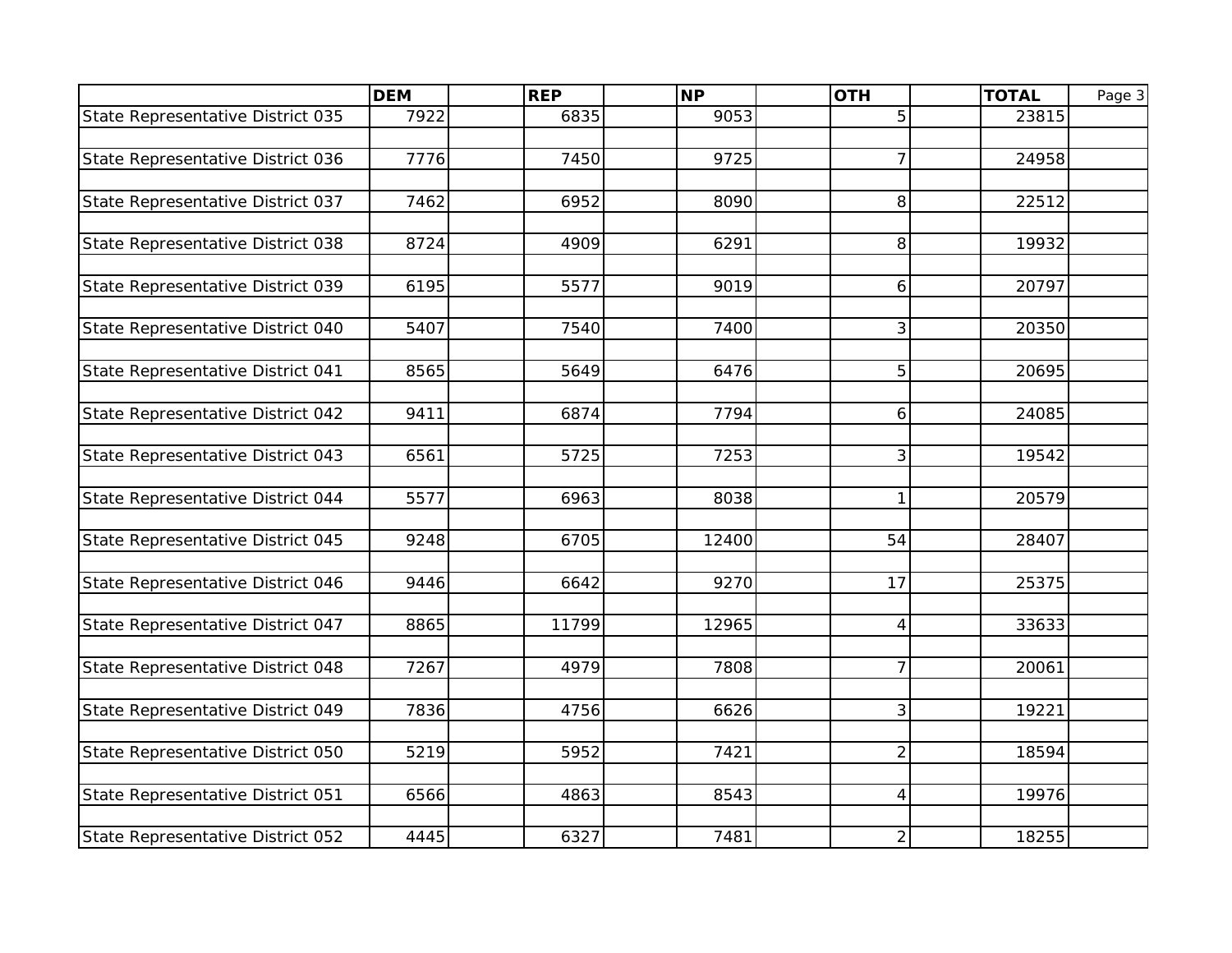| State Representative District 053<br>4950<br>8029<br>7830<br>20809<br>$\mathsf{O}$<br>5886<br>6297<br>7653<br>$\overline{2}$<br>State Representative District 054<br>19838<br>State Representative District 055<br>5500<br>6546<br>6726<br>$\overline{c}$<br>18774<br>6374<br>6139<br>18715<br>State Representative District 056<br>6198<br>4<br>State Representative District 057<br>5015<br>8706<br>7388<br>$\overline{2}$<br>21111<br>State Representative District 058<br>7428<br>7371<br>3<br>20408<br>5606<br>State Representative District 059<br>8275<br>6103<br>$\overline{c}$<br>8049<br>22429<br>7155<br>State Representative District 060<br>7682<br>23147<br>8306<br>4<br>State Representative District 061<br>11521<br>5424<br>5270<br>8<br>22223<br>State Representative District 062<br>8994<br>3492<br>5749<br>6<br>18241<br>9291<br>7267<br>State Representative District 063<br>8302<br>6<br>24866<br>8<br>State Representative District 064<br>9662<br>5394<br>6118<br>21182<br>State Representative District 065<br>8914<br>3177<br>5861<br>11<br>17963<br>9725<br>2292<br>12<br>17035<br>State Representative District 066<br>5006<br>9<br>State Representative District 067<br>9953<br>4728<br>6850<br>21540<br>3<br>19476<br>State Representative District 068<br>9724<br>3896<br>5853<br>$\overline{7}$<br>11515<br>9694<br>30714<br>State Representative District 069<br>9498 |                                   | <b>DEM</b> | <b>REP</b> | <b>NP</b> | <b>OTH</b>               | <b>TOTAL</b> | Page 4 |
|---------------------------------------------------------------------------------------------------------------------------------------------------------------------------------------------------------------------------------------------------------------------------------------------------------------------------------------------------------------------------------------------------------------------------------------------------------------------------------------------------------------------------------------------------------------------------------------------------------------------------------------------------------------------------------------------------------------------------------------------------------------------------------------------------------------------------------------------------------------------------------------------------------------------------------------------------------------------------------------------------------------------------------------------------------------------------------------------------------------------------------------------------------------------------------------------------------------------------------------------------------------------------------------------------------------------------------------------------------------------------------------------------------|-----------------------------------|------------|------------|-----------|--------------------------|--------------|--------|
|                                                                                                                                                                                                                                                                                                                                                                                                                                                                                                                                                                                                                                                                                                                                                                                                                                                                                                                                                                                                                                                                                                                                                                                                                                                                                                                                                                                                         |                                   |            |            |           |                          |              |        |
|                                                                                                                                                                                                                                                                                                                                                                                                                                                                                                                                                                                                                                                                                                                                                                                                                                                                                                                                                                                                                                                                                                                                                                                                                                                                                                                                                                                                         |                                   |            |            |           |                          |              |        |
|                                                                                                                                                                                                                                                                                                                                                                                                                                                                                                                                                                                                                                                                                                                                                                                                                                                                                                                                                                                                                                                                                                                                                                                                                                                                                                                                                                                                         |                                   |            |            |           |                          |              |        |
|                                                                                                                                                                                                                                                                                                                                                                                                                                                                                                                                                                                                                                                                                                                                                                                                                                                                                                                                                                                                                                                                                                                                                                                                                                                                                                                                                                                                         |                                   |            |            |           |                          |              |        |
|                                                                                                                                                                                                                                                                                                                                                                                                                                                                                                                                                                                                                                                                                                                                                                                                                                                                                                                                                                                                                                                                                                                                                                                                                                                                                                                                                                                                         |                                   |            |            |           |                          |              |        |
|                                                                                                                                                                                                                                                                                                                                                                                                                                                                                                                                                                                                                                                                                                                                                                                                                                                                                                                                                                                                                                                                                                                                                                                                                                                                                                                                                                                                         |                                   |            |            |           |                          |              |        |
|                                                                                                                                                                                                                                                                                                                                                                                                                                                                                                                                                                                                                                                                                                                                                                                                                                                                                                                                                                                                                                                                                                                                                                                                                                                                                                                                                                                                         |                                   |            |            |           |                          |              |        |
|                                                                                                                                                                                                                                                                                                                                                                                                                                                                                                                                                                                                                                                                                                                                                                                                                                                                                                                                                                                                                                                                                                                                                                                                                                                                                                                                                                                                         |                                   |            |            |           |                          |              |        |
|                                                                                                                                                                                                                                                                                                                                                                                                                                                                                                                                                                                                                                                                                                                                                                                                                                                                                                                                                                                                                                                                                                                                                                                                                                                                                                                                                                                                         |                                   |            |            |           |                          |              |        |
|                                                                                                                                                                                                                                                                                                                                                                                                                                                                                                                                                                                                                                                                                                                                                                                                                                                                                                                                                                                                                                                                                                                                                                                                                                                                                                                                                                                                         |                                   |            |            |           |                          |              |        |
|                                                                                                                                                                                                                                                                                                                                                                                                                                                                                                                                                                                                                                                                                                                                                                                                                                                                                                                                                                                                                                                                                                                                                                                                                                                                                                                                                                                                         |                                   |            |            |           |                          |              |        |
|                                                                                                                                                                                                                                                                                                                                                                                                                                                                                                                                                                                                                                                                                                                                                                                                                                                                                                                                                                                                                                                                                                                                                                                                                                                                                                                                                                                                         |                                   |            |            |           |                          |              |        |
|                                                                                                                                                                                                                                                                                                                                                                                                                                                                                                                                                                                                                                                                                                                                                                                                                                                                                                                                                                                                                                                                                                                                                                                                                                                                                                                                                                                                         |                                   |            |            |           |                          |              |        |
|                                                                                                                                                                                                                                                                                                                                                                                                                                                                                                                                                                                                                                                                                                                                                                                                                                                                                                                                                                                                                                                                                                                                                                                                                                                                                                                                                                                                         |                                   |            |            |           |                          |              |        |
|                                                                                                                                                                                                                                                                                                                                                                                                                                                                                                                                                                                                                                                                                                                                                                                                                                                                                                                                                                                                                                                                                                                                                                                                                                                                                                                                                                                                         |                                   |            |            |           |                          |              |        |
|                                                                                                                                                                                                                                                                                                                                                                                                                                                                                                                                                                                                                                                                                                                                                                                                                                                                                                                                                                                                                                                                                                                                                                                                                                                                                                                                                                                                         |                                   |            |            |           |                          |              |        |
|                                                                                                                                                                                                                                                                                                                                                                                                                                                                                                                                                                                                                                                                                                                                                                                                                                                                                                                                                                                                                                                                                                                                                                                                                                                                                                                                                                                                         |                                   |            |            |           |                          |              |        |
|                                                                                                                                                                                                                                                                                                                                                                                                                                                                                                                                                                                                                                                                                                                                                                                                                                                                                                                                                                                                                                                                                                                                                                                                                                                                                                                                                                                                         |                                   |            |            |           |                          |              |        |
|                                                                                                                                                                                                                                                                                                                                                                                                                                                                                                                                                                                                                                                                                                                                                                                                                                                                                                                                                                                                                                                                                                                                                                                                                                                                                                                                                                                                         |                                   |            |            |           |                          |              |        |
|                                                                                                                                                                                                                                                                                                                                                                                                                                                                                                                                                                                                                                                                                                                                                                                                                                                                                                                                                                                                                                                                                                                                                                                                                                                                                                                                                                                                         |                                   |            |            |           |                          |              |        |
|                                                                                                                                                                                                                                                                                                                                                                                                                                                                                                                                                                                                                                                                                                                                                                                                                                                                                                                                                                                                                                                                                                                                                                                                                                                                                                                                                                                                         |                                   |            |            |           |                          |              |        |
|                                                                                                                                                                                                                                                                                                                                                                                                                                                                                                                                                                                                                                                                                                                                                                                                                                                                                                                                                                                                                                                                                                                                                                                                                                                                                                                                                                                                         |                                   |            |            |           |                          |              |        |
|                                                                                                                                                                                                                                                                                                                                                                                                                                                                                                                                                                                                                                                                                                                                                                                                                                                                                                                                                                                                                                                                                                                                                                                                                                                                                                                                                                                                         |                                   |            |            |           |                          |              |        |
|                                                                                                                                                                                                                                                                                                                                                                                                                                                                                                                                                                                                                                                                                                                                                                                                                                                                                                                                                                                                                                                                                                                                                                                                                                                                                                                                                                                                         |                                   |            |            |           |                          |              |        |
|                                                                                                                                                                                                                                                                                                                                                                                                                                                                                                                                                                                                                                                                                                                                                                                                                                                                                                                                                                                                                                                                                                                                                                                                                                                                                                                                                                                                         |                                   |            |            |           |                          |              |        |
|                                                                                                                                                                                                                                                                                                                                                                                                                                                                                                                                                                                                                                                                                                                                                                                                                                                                                                                                                                                                                                                                                                                                                                                                                                                                                                                                                                                                         |                                   |            |            |           |                          |              |        |
|                                                                                                                                                                                                                                                                                                                                                                                                                                                                                                                                                                                                                                                                                                                                                                                                                                                                                                                                                                                                                                                                                                                                                                                                                                                                                                                                                                                                         |                                   |            |            |           |                          |              |        |
|                                                                                                                                                                                                                                                                                                                                                                                                                                                                                                                                                                                                                                                                                                                                                                                                                                                                                                                                                                                                                                                                                                                                                                                                                                                                                                                                                                                                         |                                   |            |            |           |                          |              |        |
|                                                                                                                                                                                                                                                                                                                                                                                                                                                                                                                                                                                                                                                                                                                                                                                                                                                                                                                                                                                                                                                                                                                                                                                                                                                                                                                                                                                                         |                                   |            |            |           |                          |              |        |
|                                                                                                                                                                                                                                                                                                                                                                                                                                                                                                                                                                                                                                                                                                                                                                                                                                                                                                                                                                                                                                                                                                                                                                                                                                                                                                                                                                                                         |                                   |            |            |           |                          |              |        |
|                                                                                                                                                                                                                                                                                                                                                                                                                                                                                                                                                                                                                                                                                                                                                                                                                                                                                                                                                                                                                                                                                                                                                                                                                                                                                                                                                                                                         |                                   |            |            |           |                          |              |        |
|                                                                                                                                                                                                                                                                                                                                                                                                                                                                                                                                                                                                                                                                                                                                                                                                                                                                                                                                                                                                                                                                                                                                                                                                                                                                                                                                                                                                         |                                   |            |            |           |                          |              |        |
|                                                                                                                                                                                                                                                                                                                                                                                                                                                                                                                                                                                                                                                                                                                                                                                                                                                                                                                                                                                                                                                                                                                                                                                                                                                                                                                                                                                                         |                                   |            |            |           |                          |              |        |
|                                                                                                                                                                                                                                                                                                                                                                                                                                                                                                                                                                                                                                                                                                                                                                                                                                                                                                                                                                                                                                                                                                                                                                                                                                                                                                                                                                                                         | State Representative District 070 | 8963       | 10530      | 9331      | $\overline{\mathcal{A}}$ | 28828        |        |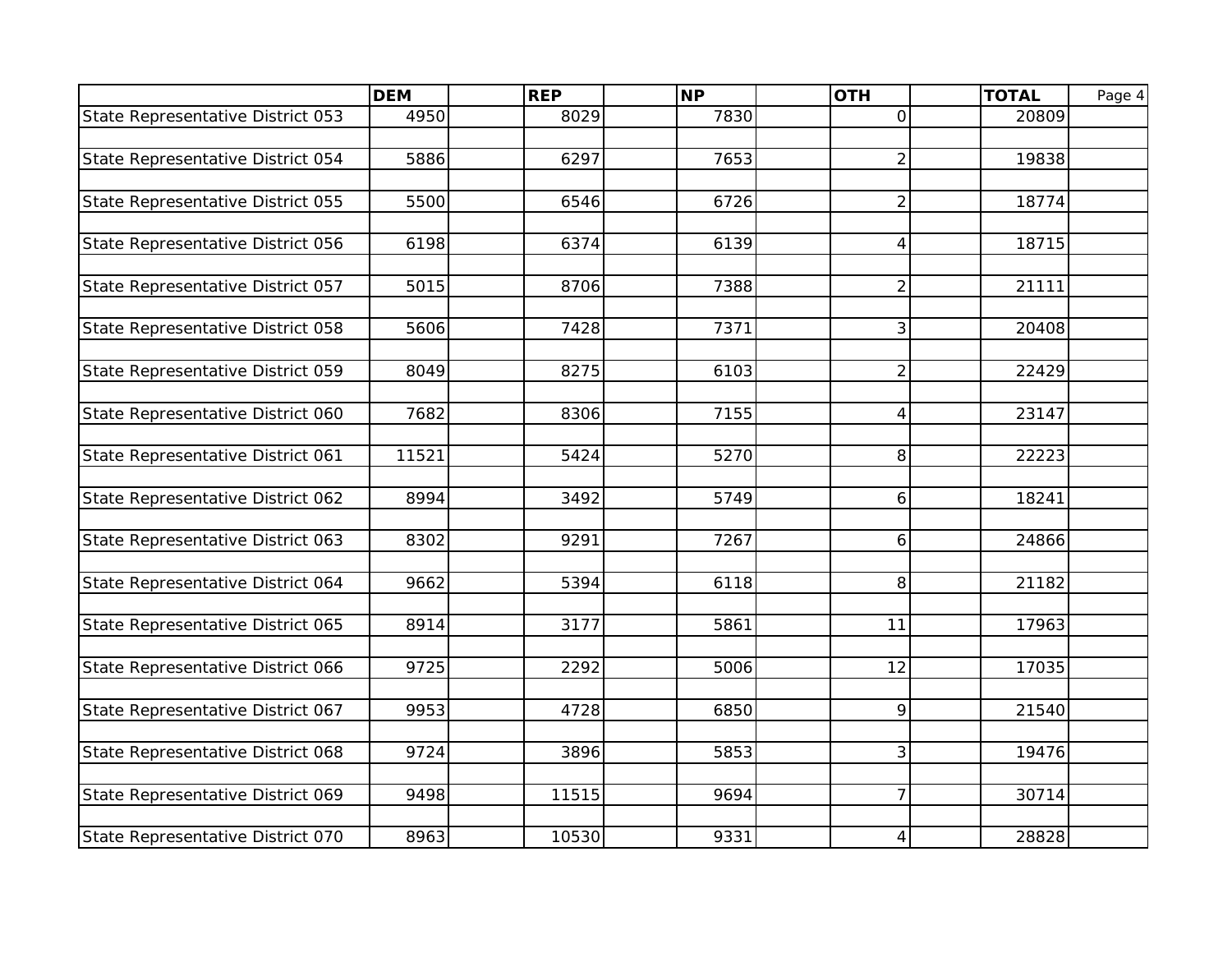| State Representative District 071<br>6469<br>8333<br>7843<br>22646<br>1<br>6469<br>6895<br>3<br>State Representative District 072<br>6484<br>19851 |  |
|----------------------------------------------------------------------------------------------------------------------------------------------------|--|
|                                                                                                                                                    |  |
|                                                                                                                                                    |  |
|                                                                                                                                                    |  |
|                                                                                                                                                    |  |
| 7253<br>State Representative District 073<br>7806<br>8126<br>$\overline{c}$<br>23187                                                               |  |
|                                                                                                                                                    |  |
| 7674<br>$\overline{c}$<br>22670<br>State Representative District 074<br>8176<br>6818                                                               |  |
|                                                                                                                                                    |  |
| State Representative District 075<br>7524<br>6537<br>7690<br>21762<br>11                                                                           |  |
|                                                                                                                                                    |  |
| State Representative District 076<br>6679<br>6073<br>8202<br>$\overline{c}$<br>20956                                                               |  |
|                                                                                                                                                    |  |
| State Representative District 077<br>12222<br>10634<br>39<br>4512<br>27407                                                                         |  |
|                                                                                                                                                    |  |
| State Representative District 078<br>14130<br>7805<br>29<br>26225<br>4261                                                                          |  |
|                                                                                                                                                    |  |
| State Representative District 079<br>6238<br>5376<br>8699<br>$\mathbf{1}$<br>20314                                                                 |  |
|                                                                                                                                                    |  |
| 7231<br>$\mathbf{1}$<br>State Representative District 080<br>6264<br>6466<br>19962                                                                 |  |
|                                                                                                                                                    |  |
| 8769<br>$\overline{2}$<br>State Representative District 081<br>7524<br>6245<br>22540                                                               |  |
|                                                                                                                                                    |  |
| 3<br>State Representative District 082<br>6277<br>8147<br>9644<br>24071                                                                            |  |
|                                                                                                                                                    |  |
| 3<br>State Representative District 083<br>6337<br>9204<br>21410<br>5866                                                                            |  |
|                                                                                                                                                    |  |
| $\overline{2}$<br>State Representative District 084<br>6689<br>5802<br>9801<br>22294                                                               |  |
|                                                                                                                                                    |  |
| State Representative District 085<br>4839<br>9382<br>7681<br>4<br>21906                                                                            |  |
| 2988<br>7821<br>$\overline{c}$<br>State Representative District 086<br>7586<br>18397                                                               |  |
|                                                                                                                                                    |  |
| 7389<br>5562<br>6417<br>$\overline{c}$<br>19370<br>State Representative District 087                                                               |  |
|                                                                                                                                                    |  |
| 3<br>State Representative District 088<br>9802<br>3906<br>5930<br>19641                                                                            |  |